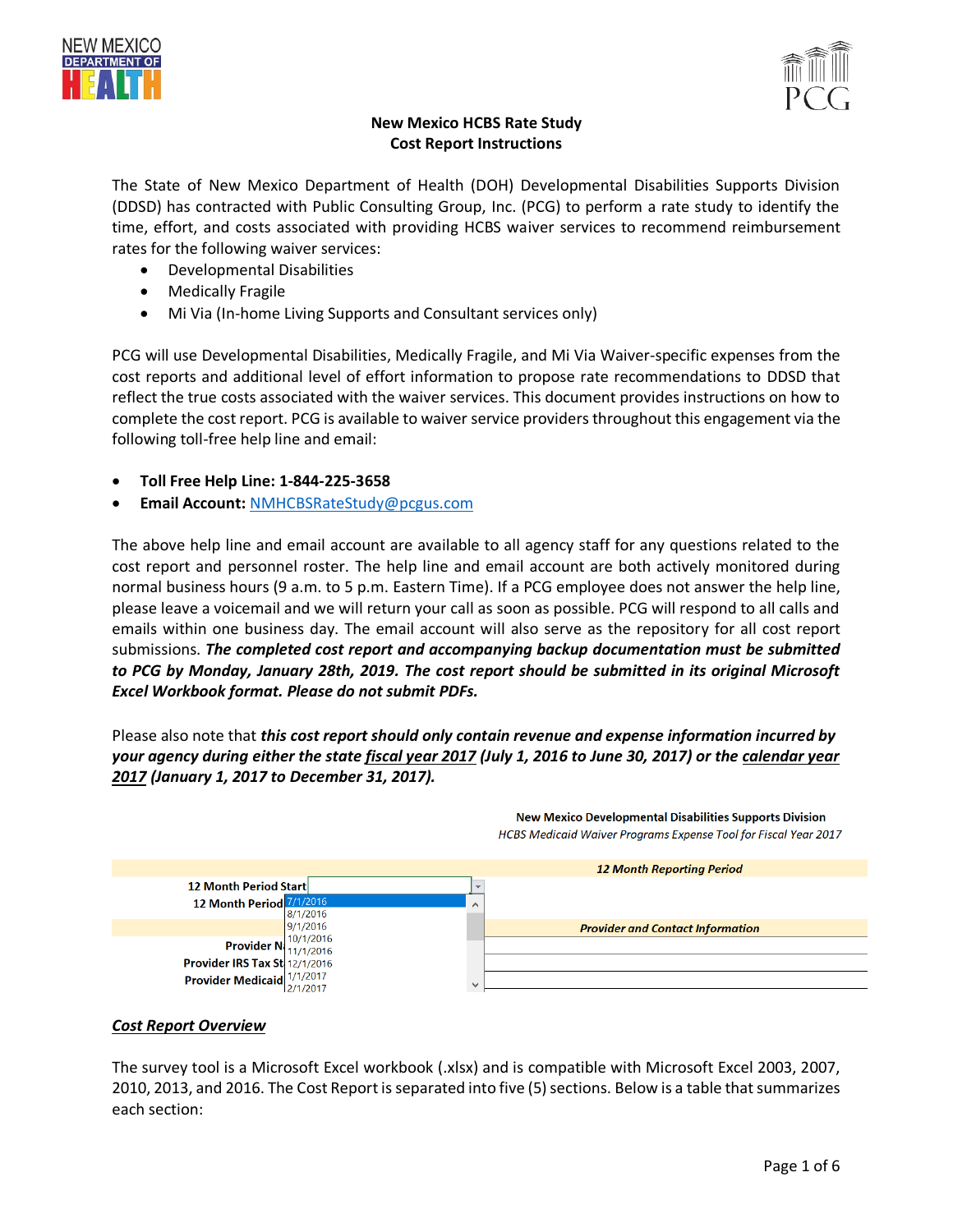



- *Provider and Contact Information:* Captures your agency's basic contact information
- *Revenue:* Summarizes all revenue supported by the waivers
- *Personnel: Captures* the expense and service information of employees
- *Other Expenses:* Summarizes all other expenses incurred by the waivers
- *Attestation:* Completed by an authorized employee at your agency

# *Backup Documentation*

DDSD needs to validate the information submitted in this cost report using your agency's backup documentation. Please submit all source documentation used to complete the cost report. Examples include audited financial statements that tie directly to the cost report, general ledger extracts, reports from payroll and/or finance departments, and other program-specific reports or comparable documentation.

# *Provider and Contact Information*

This section captures important agency information. It also provides PCG with a main contact person to communicate with throughout the engagement. Below is a listing of definitions for unique fields. Additional fields not listed below such as address should still be completed.

- *Provider Name*: Please enter the agency name you use for all correspondence with DDSD.
- *Provider IRS Tax Status*: Use the dropdown to choose the appropriate tax status.
- *Provider Medicaid ID #*: Please enter the agency's Medicaid ID number.
- *HCBS Program Name (if different)*: Please enter the agency name you use for all correspondence with DDSD if different than the "Provider Name".
- *HCBS Program Address*: Please enter the HCBS program address, including city, state, zip and county name.
- *Contact Name*: The contact person can be employee authorized by the agency to answer questions about the cost report. In addition to contact person name, include contact position, e-mail, and phone number.

| <b>Provider and Contact Information</b> |  |  |  |  |
|-----------------------------------------|--|--|--|--|
| <b>Provider Name</b>                    |  |  |  |  |
| <b>Provider IRS Tax Status</b>          |  |  |  |  |
| <b>Provider Medicaid ID #</b>           |  |  |  |  |
| <b>HCBS Program Name (if different)</b> |  |  |  |  |
| <b>HCBS Program Address</b>             |  |  |  |  |
| City, State, Zip                        |  |  |  |  |
| <b>County</b>                           |  |  |  |  |
| <b>Contact Name</b>                     |  |  |  |  |
| <b>Contact Position</b>                 |  |  |  |  |
| <b>Contact Email</b>                    |  |  |  |  |
| <b>Contact Phone</b>                    |  |  |  |  |

# *Revenue*

This section captures all revenue received by your agency. The "Provider Total \$" column captures all revenue received by your agency. The "Developmental Disabilities Waiver \$", "Medically Fragile Waiver \$", and "Mi Via Waiver \$" columns capture the portion of the total revenue that was received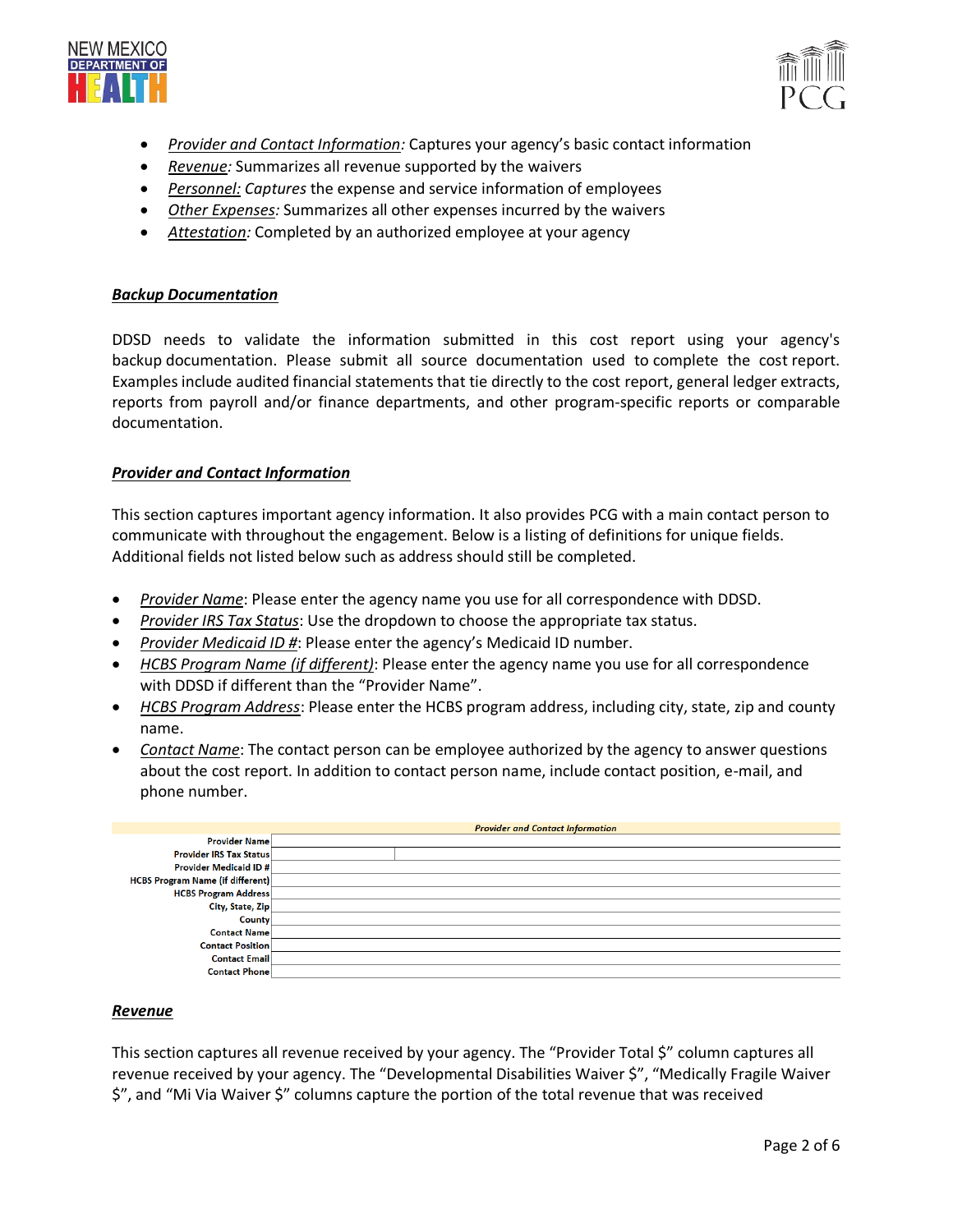



specifically to each waiver. HCBS Program Total \$ automatically calculates the total of the above three fields so please do not enter anything here.

# **Simplified Allocation Method**

If major functions benefit from indirect costs to approximately the same degree, indirect costs may be divided by an equitable distribution base.

# **Multiple Allocation Base Method**

If indirect costs benefit an organization's functions to varying degrees, indirect costs must be accumulated into separate cost groups and allocated by a base which best measures the relative benefits to each function (i.e., FTE Supported, Salary supported, etc.)

|                                   |                         |                                                | Revenue                               |                     |                              |                       |
|-----------------------------------|-------------------------|------------------------------------------------|---------------------------------------|---------------------|------------------------------|-----------------------|
|                                   | <b>Provider Total S</b> | <b>Developmental Disabilities</b><br>Waiver \$ | <b>Medically Fragile</b><br>Waiver \$ | Mi Via<br>Waiver \$ | <b>HCBS Program Total \$</b> | <b>Notes/Comments</b> |
| <b>Revenue from HSD: Medicaid</b> |                         |                                                |                                       |                     |                              |                       |
| Revenue from Other State Agency   |                         |                                                |                                       |                     |                              |                       |
| <b>Other Revenue</b>              |                         |                                                |                                       |                     |                              |                       |
| <b>Total Revenue</b>              |                         |                                                |                                       |                     |                              |                       |

- *Revenue from HSD: Medicaid*: Please enter all Medicaid revenue received from HSD.
- *Revenue from Other State Agency:* Please enter all revenue received from other state agencies other than HSD.
- *Other Revenue:* Please enter other revenue not listed above. In the Notes/Comments box please list the name(s) of the other revenue source(s).
- *Total Revenue:* Please note that this will automatically calculate based on your inputs for the above categories.

|                                     |                                       |                                                                       | <b>Personnel</b>                                             |                                     |                                    |                                       |
|-------------------------------------|---------------------------------------|-----------------------------------------------------------------------|--------------------------------------------------------------|-------------------------------------|------------------------------------|---------------------------------------|
|                                     | <b>Provider Total FTEs</b>            | <b>Developmental Disabilities</b><br><b>FTEs</b>                      | <b>Medically Fragile</b><br><b>FTEs</b>                      | Mi Via<br><b>FTEs</b>               | <b>HCBS Program</b><br><b>FTEs</b> | Notes/Comments                        |
| <b>Employee FTEs</b>                |                                       |                                                                       |                                                              |                                     | $\overline{a}$                     |                                       |
| <b>Employee FTEs Vacant</b>         |                                       |                                                                       |                                                              |                                     | $\overline{\phantom{a}}$           |                                       |
|                                     | <b>Provider Hours Per</b><br>Employee | <b>Developmental Disabilities</b><br><b>Waiver Hours Per Employee</b> | <b>Medically Fragile Waiver</b><br><b>Hours Per Employee</b> | Mi Via Waiver Hours Per<br>Employee | <b>HCBS Program</b><br>Employee    | <b>Total Hours Per Notes/Comments</b> |
| <b>Holiday Hours</b>                |                                       |                                                                       |                                                              |                                     | ٠                                  |                                       |
| <b>Vacation Hours</b>               |                                       |                                                                       |                                                              |                                     | ٠                                  |                                       |
| <b>Sick Hours</b>                   |                                       |                                                                       |                                                              |                                     | ٠                                  |                                       |
| <b>Training Hours</b>               |                                       |                                                                       |                                                              |                                     | $\overline{a}$                     |                                       |
| <b>Total Paid Non-Working Hours</b> |                                       |                                                                       |                                                              |                                     |                                    |                                       |
|                                     | Provider Total \$                     | <b>Developmental Disabilities</b><br>Waiver \$                        | Medically Fragile Waiver \$                                  | Mi Via Waiver \$                    | <b>HCBS Program</b><br>Total \$    | Notes/Comments                        |
| <b>Direct Service Salaries</b>      |                                       |                                                                       |                                                              |                                     | $\mathsf{s}$<br>$\overline{a}$     |                                       |
| <b>Administrative Salaries</b>      |                                       |                                                                       |                                                              |                                     | $\overline{a}$                     |                                       |
| <b>Personnel Taxes</b>              |                                       |                                                                       |                                                              |                                     | $\overline{a}$                     |                                       |
| <b>Workers' Compensation</b>        |                                       |                                                                       |                                                              |                                     | $\overline{a}$                     |                                       |
| Healthcare                          |                                       |                                                                       |                                                              |                                     | $\mathsf{s}$<br>٠                  |                                       |
| <b>Retirement</b>                   |                                       |                                                                       |                                                              |                                     | $\mathsf{s}$<br>٠                  |                                       |
| <b>Other Fringe Benefits</b>        |                                       |                                                                       |                                                              |                                     | \$<br>$\overline{\phantom{a}}$     |                                       |
| <b>Total Personnel Expenses</b>     |                                       |                                                                       |                                                              |                                     |                                    |                                       |

# *Personnel*

This section captures all expenses related to personnel. In both sections the first column captures all personnel expenses incurred by your agency. The second, third and fourth columns capture the portion of the total personnel expenses that were incurred specifically by each waiver program. HCBS Program Total \$ automatically calculates the total of the above three fields so please do not enter anything here.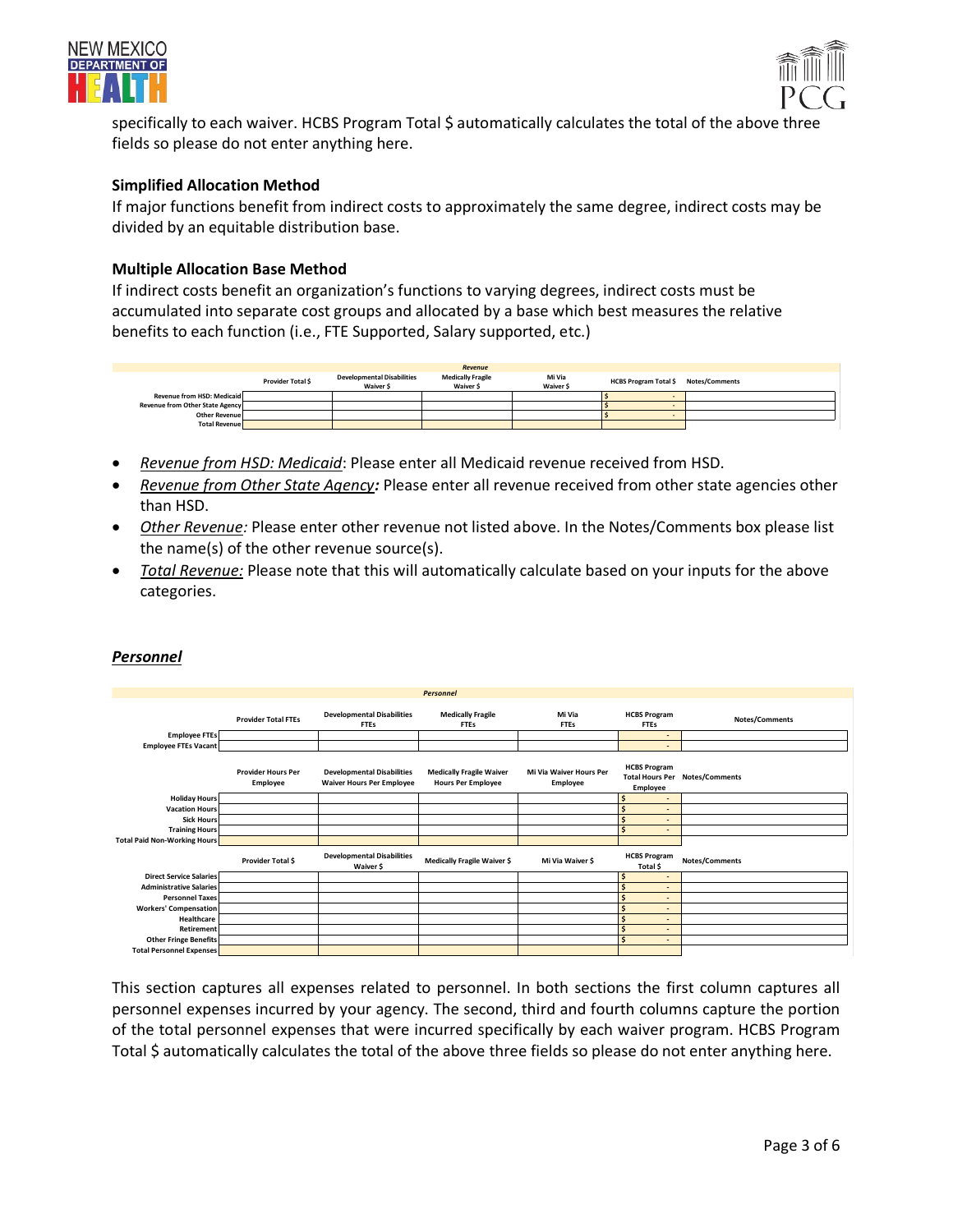



The first section captures the number of Full Time Employees (FTE) working at your agency that deliver services. Please use a consistent and acceptable allocation method to divide FTEs by waiver if applicable.

The next portion captures holiday hours, vacation hours, sick hours, and training hours. For this section, please calculate the *average hours per employee* at your organization (ex. If your organization has 10 employees, five of which receive 80 vacation hours and five of which receive 100 vacation hours, you would enter 90 vacation hours).

The second section captures salaries (direct service and administrative), personnel taxes, and benefit expenses (Worker's Compensation, healthcare, retirement). For this section calculate the sum of each category across your organization.

- *Holiday Hours*: Please enter the average number of paid holiday hours allocated to personnel.
- *Vacation Hours:* Please enter the average number of paid vacation hours allocated to personnel.
- *Sick Hours:* Please enter the average number of paid sick hours allocated to personnel.
- *Training Hours:* Please enter the average number of paid training hours allocated to personnel.
- *Total Paid Non-Working Hours:* Please note that this will automatically calculate based on your inputs for the above categories.
- *Direct Service Salaries:* Please enter the total salaries paid to personnel associated with the direct service.
- *Administrative Salaries:* Please enter the total salaries paid to personnel not associated with the direct service.
- *Personnel Taxes:* Please enter the total taxes paid for all personnel at your agency.
- *Workers' Compensation:* Please enter the total amount of workers' compensation paid for all personnel.
- *Healthcare:* Please enter the total amount of healthcare benefits paid for all personnel.
- *Retirement:* Please enter the total amount of retirement benefits paid for all personnel.
- *Other Fringe Benefits*: Please enter the total amount of other benefits paid to all personnel that are not included in the above categories.
- *Total Personnel Expenses:* Please note that this will automatically calculate based on your inputs for the above categories.

# *Other Expenses*

|                                                   |                   |                                                | <b>Other Expenses</b>       |                  |                                 |                |
|---------------------------------------------------|-------------------|------------------------------------------------|-----------------------------|------------------|---------------------------------|----------------|
|                                                   | Provider Total \$ | <b>Developmental Disabilities</b><br>Waiver \$ | Medically Fragile Waiver \$ | Mi Via Waiver \$ | <b>HCBS Program</b><br>Total \$ | Notes/Comments |
| <b>Mileage</b>                                    |                   |                                                |                             |                  | $\overline{\phantom{a}}$        |                |
| Occupancy/Facility                                |                   |                                                |                             |                  | $\overline{\phantom{0}}$        |                |
| <b>Supplies</b>                                   |                   |                                                |                             |                  | $\overline{\phantom{0}}$        |                |
| Equipment                                         |                   |                                                |                             |                  | $\overline{\phantom{0}}$        |                |
| Liability Insurance                               |                   |                                                |                             |                  | $\overline{\phantom{a}}$        |                |
| Translation/Interpretation/Accommodation Services |                   |                                                |                             |                  | $\overline{\phantom{0}}$        |                |
| <b>HCBS Subcontractor</b>                         |                   |                                                |                             |                  | $\overline{\phantom{0}}$        |                |
| <b>Training</b>                                   |                   |                                                |                             |                  | $\overline{\phantom{0}}$        |                |
| Transportation                                    |                   |                                                |                             |                  | $\overline{\phantom{0}}$        |                |
| Travel                                            |                   |                                                |                             |                  | $\overline{\phantom{a}}$        |                |
| Depreciation                                      |                   |                                                |                             |                  | $\overline{\phantom{0}}$        |                |
| <b>Gross Receipts Tax</b>                         |                   |                                                |                             |                  | $\overline{\phantom{0}}$        |                |
| <b>Other Operating Expenses</b>                   |                   |                                                |                             |                  | $\overline{\phantom{a}}$        |                |
| Indirect (from Parent Organization)               |                   |                                                |                             |                  | $\overline{\phantom{a}}$        |                |
| <b>Total Other Expenses</b>                       |                   |                                                |                             |                  | $\overline{\phantom{0}}$        |                |
| <b>Total Expenses</b>                             |                   |                                                |                             |                  |                                 |                |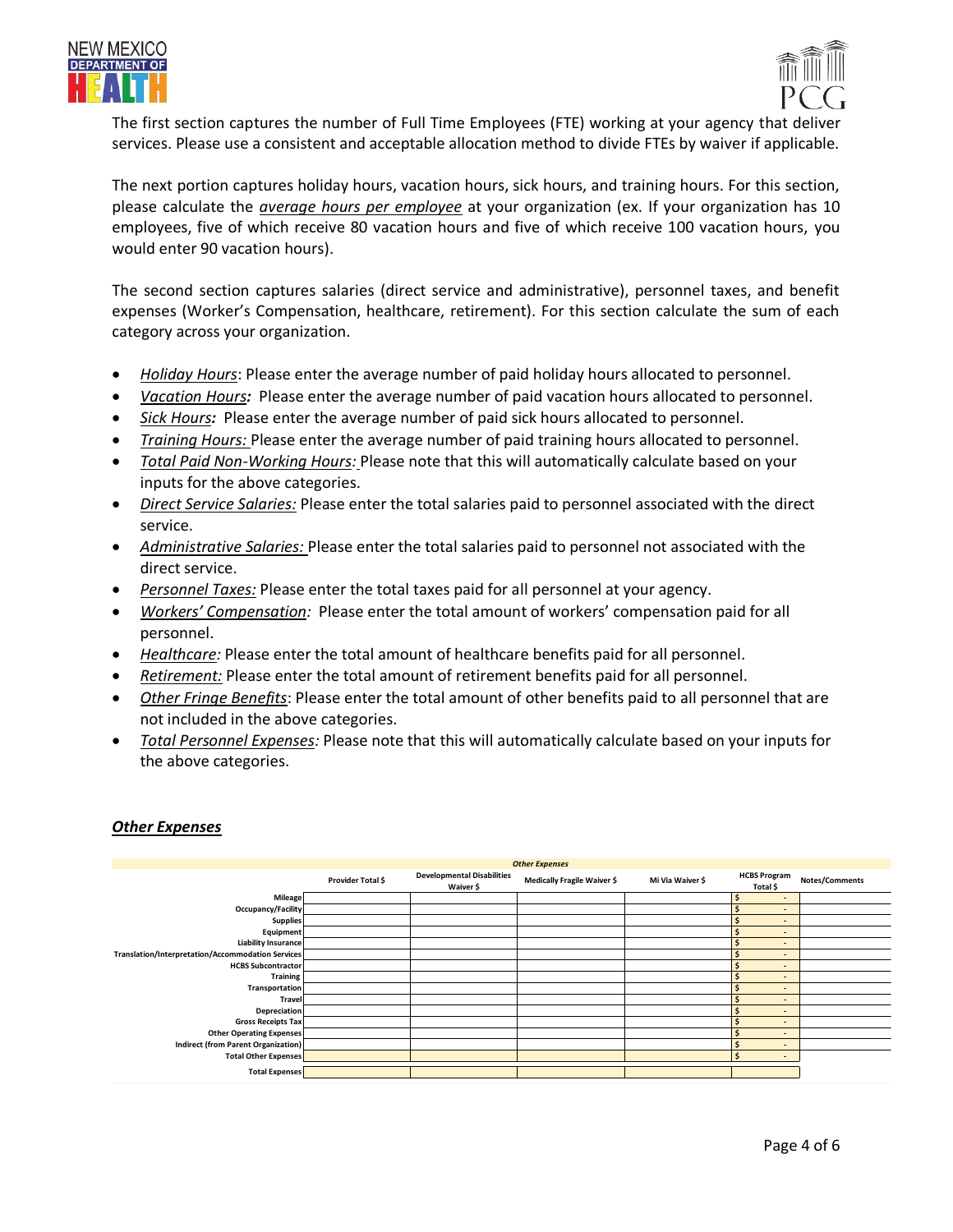



This section captures all other expenses incurred by your agency. The first column captures the total other expenses incurred by your agency. The second, third and fourth columns capture the portion of the other expenses that were incurred specifically by each waiver program. HCBS Program Total \$ automatically calculates the total of the above three fields so please do not enter anything here.

- *Mileage:* Please enter the cost of travel related to mileage reimbursement incurred. This amount should be for mileage reimbursement only, and not vehicle purchases, maintenance or depreciation (which should be lumped into Other Operating Expenses).
- *Occupancy/Facility:* Please enter costs related to the physical facility where your agency operates. This could include rent, property tax, mortgage payments, maintenance, etc.
- *Supplies:* Please enter costs related to supplies including office supplies or other resource materials that your agency incurred.
- *Equipment:* Please enter costs related to equipment that your agency incurred. This could include computers, mobile devices, printers, desks, chairs, etc.
- *Liability Insurance:*Please enter costs related to liability insurance.
- *Translation/Interpretation/Accommodation Services:* Please enter costs related to translation services, interpretation services, or other accommodation requests.
- *HCBS Subcontractor:* Please enter the total cost related to the hiring of subcontractors related to home and community-based services.
- *Training:* Please enter costs related to training. This could include the cost of running internal training and the cost of hiring outside contractors for training purposes.
- *Transportation:* Total amount spent for providing transportation services.
- *Travel:* This amount should be for employee travel reimbursement associated with mileage, trainings, and events attended.
- *Depreciation:* Please enter costs associated with depreciation.
- *Gross Receipts Tax:* Please enter costs related to gross receipts, gross excise, or any other taxes related to revenues.
- *Other Operating Expenses:* Please enter any other costs that were incurred that are not included in the above categories.
- *Indirect (from Parent Organization)*: Please enter any additional indirect costs that are charged to the programs providing waiver services by your parent or umbrella agency.
- *Total Other Expenses:* Please note that this will automatically calculate cased on your inputs for the above categories.
- *Total Expenses:* Please note that this will automatically calculate cased on your inputs for the above categories.

# *Attestation*

This section provides PCG and DDSD with a level of assurance that an individual authorized by your agency has reviewed and approved of the contents of the cost report. Please fill out this section completely.